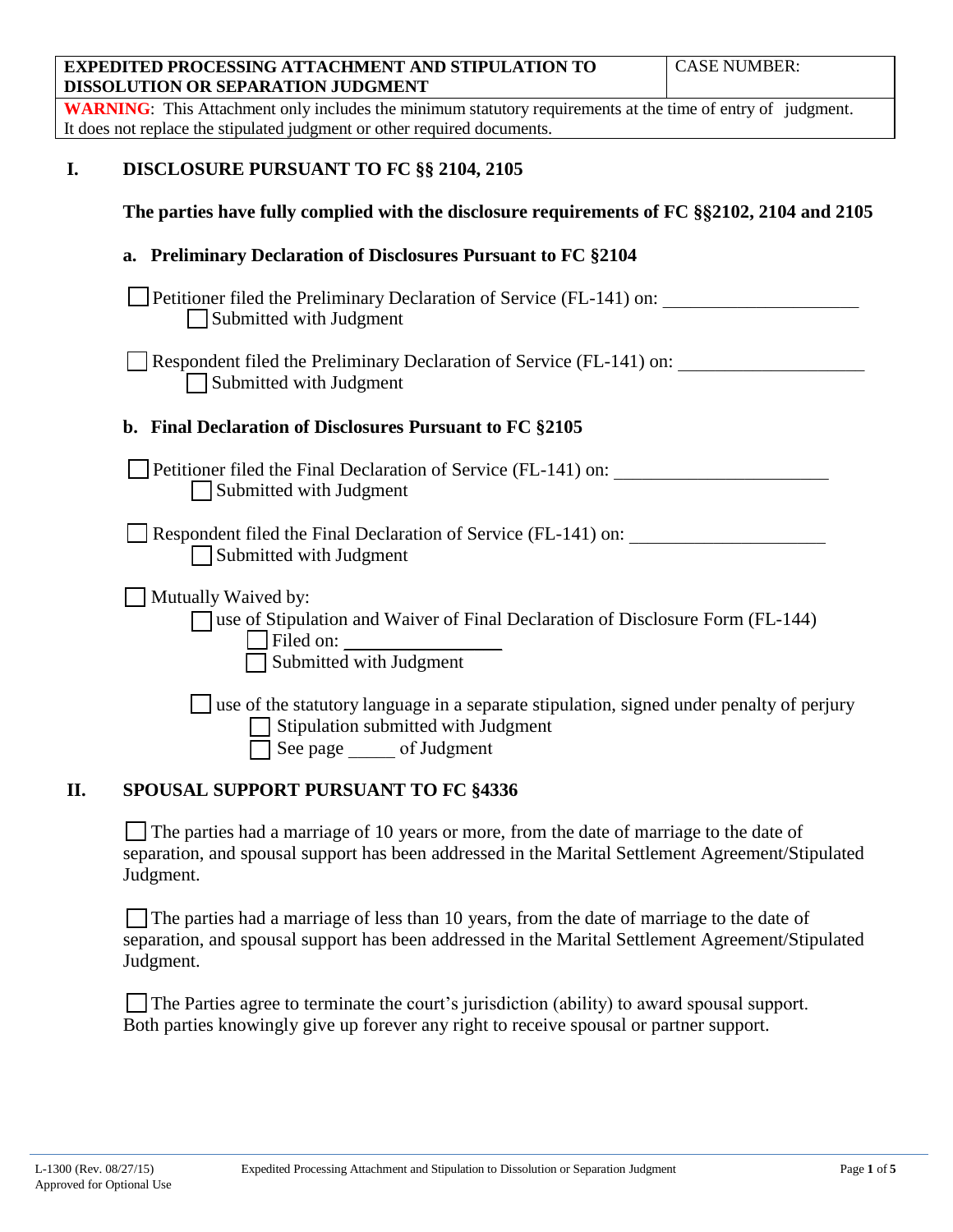# **IF THERE ARE MINOR OR DEPENDENT CHILDREN OF THE MARRIAGE, COMPLETE SECTIONS III AND IV, OTHERWISE PROCEED DIRECTLY TO SECTION V, ON PAGE 5 OF THIS FORM**

# **THERE ARE NO MINOR OR DEPENDENT CHILDREN OF THIS MARRIAGE.**

## **III. CHILD CUSTODY/VISITATION PURSUANT TO FC §3048**

- (1) This court has jurisdiction to make child custody orders in this case under the Uniform Child Custody Jurisdiction and Enforcement Act (part 3 of the California Family Code commencing with section 3400).
- (2) The responding party was given notice and an opportunity to be heard as provided by the laws of the State of California.
- (3) The country of habitual residence of the child(ren) is: The United States Other (specify country):
- (4) If you violate this order you may be subject to civil or criminal penalties, or both.
- (5) The judgment contains a clear description of the custody and visitation rights of each party.

# **IV. CHILD SUPPORT**

# **a. FINDINGS PURSANT TO FC §3901 and §4065**

- (1) The Parties are fully informed of their rights concerning child support.
- (2) The order is being agreed to without coercion or duress.
- (3) The agreement is in the best interests of the child(ren) involved
- (4) The needs of the child(ren) will be adequately met by the stipulated amount
- (5) Unless otherwise indicated, the right to support has not been assigned to the county pursuant to Section 11477 of the Welfare and Institutions Code and no public assistance application is pending.

# **b. MONEY JUDGMENT IN COURT ORDER PURSUANT TO FC §5616**

In the event that there is a contract between a party receiving support and a private child support collector, the party ordered to pay support must pay the fee charged by the private child support collector. This fee must not exceed 33 1/3 percent of the total amount of past due support nor may it exceed 50 percent of any fee charged by the private child support collector. The money judgment created by this provision is in favor of the private child support collector and the party receiving support, jointly.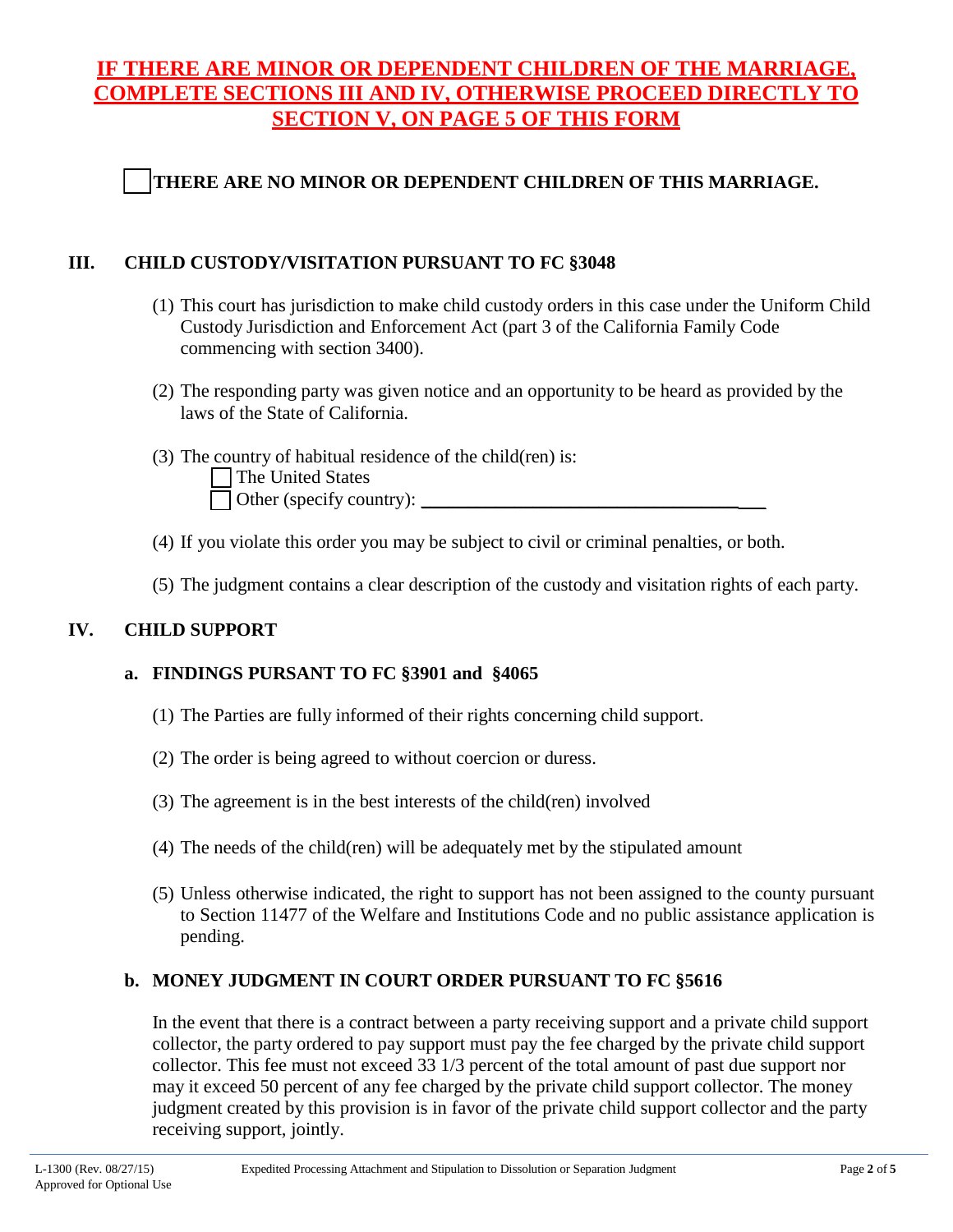#### **c. BASE CHILD SUPPORT**

**Please check all appropriate boxes. At least one (1) box must be checked:**

**CHILD SUPPORT IS RESERVED** (**If checked, skip directly to section V**)

### **CHILD SUPPORT SERVICES INVOLVED**

 $\Box$  The parties currently have an open case with the Child Support Services (CSS) and a CSS representative has signed the proposed judgment.

The parties currently have an open case with CSS, no child support orders are contained in this judgment, and the court reserves jurisdiction over the issue of child support, health insurance coverage, and additional child support. **If checked, skip directly to section V.** 

# **AGREED UPON SUPPORT**

| $\Box$ Petitioner $\Box$ Respondent shall pay to $\Box$ Petitioner $\Box$ Respondent base child support |               |                      |  |  |
|---------------------------------------------------------------------------------------------------------|---------------|----------------------|--|--|
| of $\sqrt{ }$<br>$per \n \Box$ week $\Box$ month, payable \$                                            |               |                      |  |  |
| and \$<br><sub>on</sub>                                                                                 | <sub>on</sub> | οt                   |  |  |
| each $\Box$ week $\Box$ month, commencing                                                               |               | and continuing until |  |  |
| the child (ren) for whom support is payable: marries, dies, is emancipated, until                       |               |                      |  |  |
| further order of the court or, as to an unmarried child who has attained the age of                     |               |                      |  |  |
| 18 years old, is a full-time high school student, and who is not self-supporting,                       |               |                      |  |  |
| until the time the child completes the 12th grade or attains the age of 19 years old,                   |               |                      |  |  |
| whichever first occurs.                                                                                 |               |                      |  |  |
|                                                                                                         |               |                      |  |  |

#### **d. MANDATORY ADDITIONAL CHILD SUPPORT PURSUANT TO FC §4062**

|  |                                   |  | $\Box$ Petitioner $\Box$ Respondent shall pay child care costs related to employment or reasonably |
|--|-----------------------------------|--|----------------------------------------------------------------------------------------------------|
|  | necessary education/job training: |  |                                                                                                    |

in the amount of  $\frac{1}{2}$  month or

 $\Box$   $\Box$  % of total.

No child care costs orders are contained in this judgment and the court reserves jurisdiction over the issue of child care costs.

 $\Box$  Petitioner  $\Box$  Respondent shall pay the reasonable uninsured health care costs for the

| child(ren): $\Box$ in the amount of \$ | $per$ week $\Box$ month or |
|----------------------------------------|----------------------------|
| % of total.                            |                            |

### **e. DISCRETIONARY ADDITIONAL CHILD SUPPORT PURSUANT TO FC §4062**

 $\Box$  Petitioner  $\Box$  Respondent shall pay costs related to \_\_\_\_\_\_\_\_\_\_\_\_\_\_\_\_\_\_\_\_\_\_\_\_\_\_\_\_\_\_\_\_\_\_\_\_\_\_\_\_\_\_\_\_\_\_\_\_\_\_\_\_\_\_\_\_\_\_\_\_\_\_\_\_\_\_\_\_\_\_: in the amount of  $\$\underline{\hspace{2cm}}$  per  $\Box$  week  $\Box$  month or  $\Box$   $\Box$  % of total.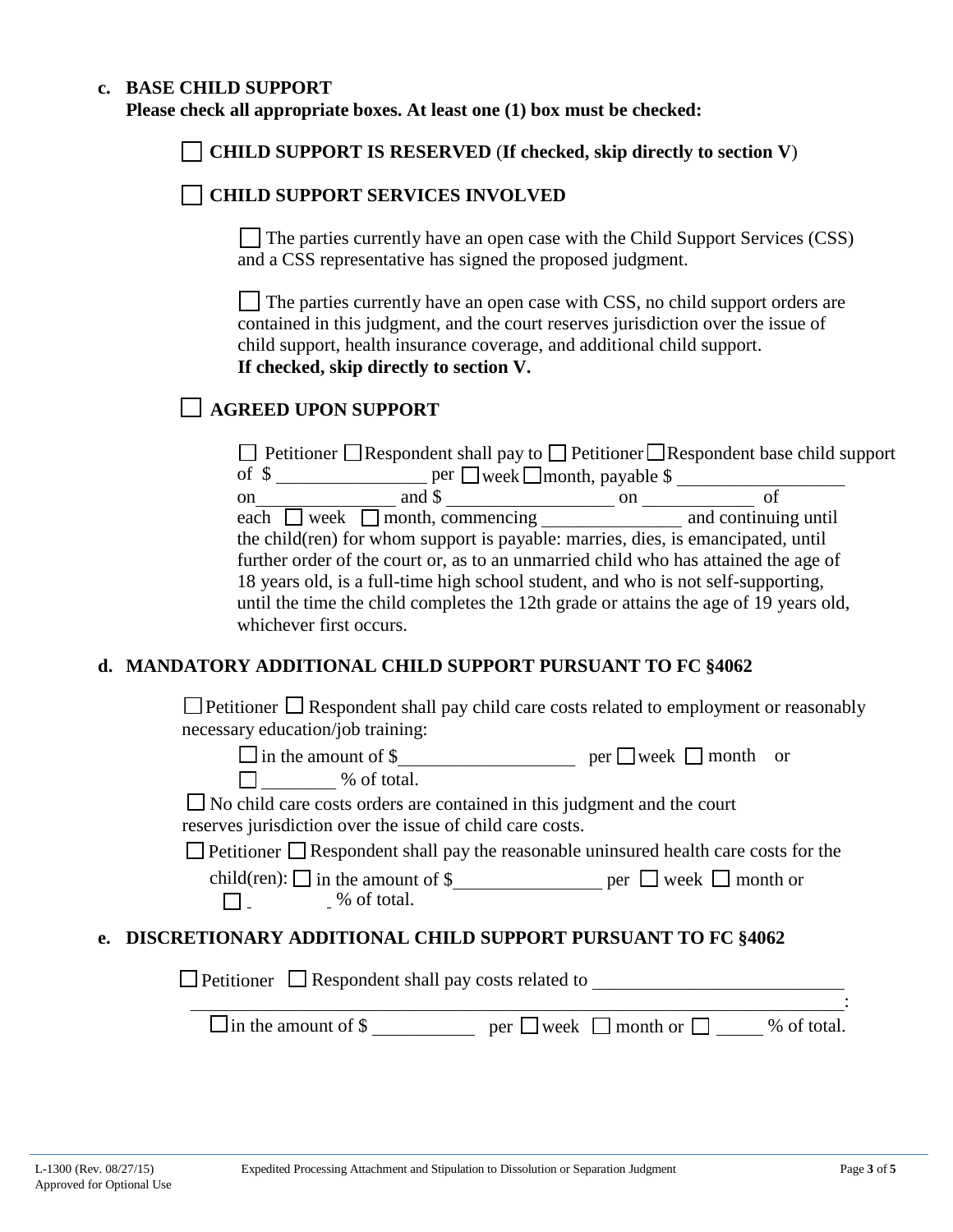### **f. TOTAL CHILD SUPPORT**

 $\Box$  Petitioner  $\Box$  Respondent shall pay to  $\Box$  Petitioner  $\Box$  Respondent base child support of  $\$\$  per  $\Box$  week  $\Box$  month, plus additional child support as specified in **sections (d) and/or (e)** on the previous page, for a total of  $\frac{8}{2}$  per  $\Box$  week  $\Box$  month, payable  $\frac{1}{2}$  per  $\Box$  week  $\Box$  month,  $\frac{1}{2}$  on the and  $\frac{1}{2}$  and  $\frac{1}{2}$ on the  $\bigcirc$  of each  $\bigcirc$  week  $\bigcirc$  month, commencing on  $\bigcirc$  and continuing until the child(ren) for whom support is payable: marries, dies, is emancipated, until further order of the court or, as to an unmarried child has attained the age of 18 years old, is a full-time high school student, and who is not self-supporting, until the time the child completes the 12th grade or attains the age of 19 years old, whichever first occurs.

## **g. REQUIRED ATTACHMENT PURSUANT TO FC §4063 and §7600**

The parties have attached the following form: "Notice of Rights and Responsibilities: Health Care Costs and Reimbursement Procedures and Information sheet on Changing a Child Support Order" (Form FL-192)

### **h. HEALTH INSURANCE COVERAGE PURSUANT TO FC §3751 If child support is not reserved, at least one (1) of the following boxes must be checked.**

 $\Box$  Health insurance coverage for the minor child(ren) must be maintained by  $\Box$  Petitioner  $\Box$  Respondent if that insurance is available at no cost or at reasonable cost to the parent(s) through their respective places of employment or self-employment. Both parties are ordered to cooperate in the presentation, collection, and reimbursement of any health care claims. The parent ordered to provide health insurance must seek continuation of coverage for the child after the child attains the age when the child is no longer considered eligible for coverage as a dependent under the insurance contract, if the child is incapable of self-sustaining employment because of a physically or mentally disabling injury, illness, or condition and is chiefly dependent upon the parent providing health insurance for support and maintenance.

 $\Box$  Health Insurance is not available to the  $\Box$  Petitioner  $\Box$  Respondent at a reasonable cost at this time. Should health insurance coverage become available to a parent for no or for reasonable cost, that parent must apply for that coverage.

### **i. INCOME WITHHOLDING FOR CHILD SUPPORT PURSUANT TO FC §5230**

An Income Withholding for Child Support (form FL-195) must issue. **Note:** The payor of child support is responsible for the payment of support directly to the recipient until support payments are deducted from the payor's wages, and for any support not paid by the assignment.

### **j. EMPLOYER INFORMATION PURSUANT TO FC §4014**

The parties must notify the other parent of the name and address of his or her current employer.